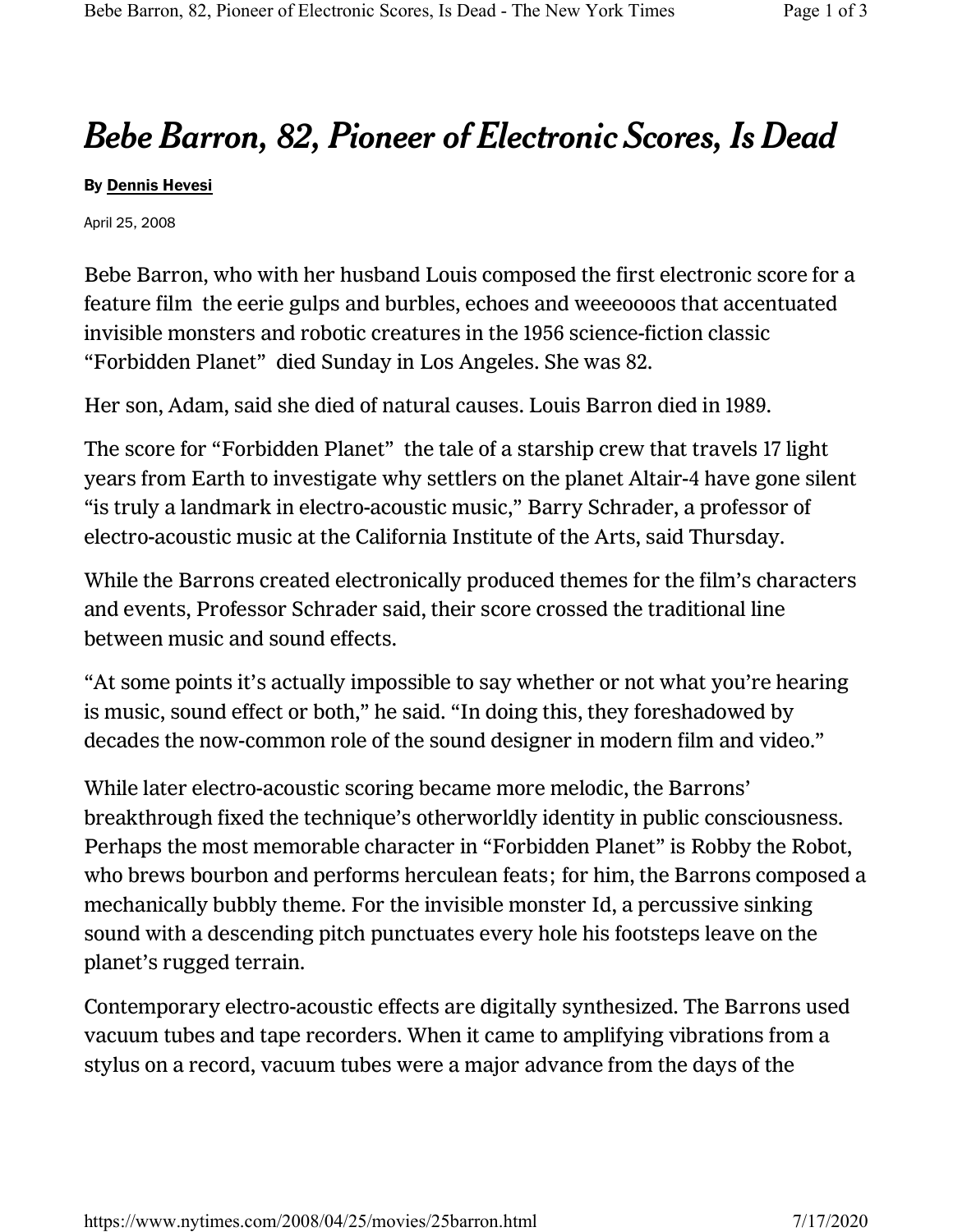phonograph horn. Mr. Barron designed vacuum tube circuits, organizing them in patterns that controlled the flow of electricity to produce combinations of pitch, timbre, volume and other variables. The sounds were recorded on tape.

> Bebe Barron Adam Barron, 2005

Mrs. Barron would sort through hours and hours of tape. Together the Barrons would cut and splice; play segments at varying speeds to change the pitch; run segments in reverse to create new sounds; or induce delays to produce echoing feedback.

Charlotte May Wind (her husband nicknamed her Bebe) was born in Minneapolis on June 16, 1925, the only child of Frank and Ruth Wind. She earned a music degree at the University of Minnesota in 1947, then moved to New York, where she worked as a researcher for Time-Life while studying music composition. Soon after, she met and married Mr. Barron, who was trained in electronics. Attracted by the avantgarde music scene in the early 1950s, the couple lived in Greenwich Village.